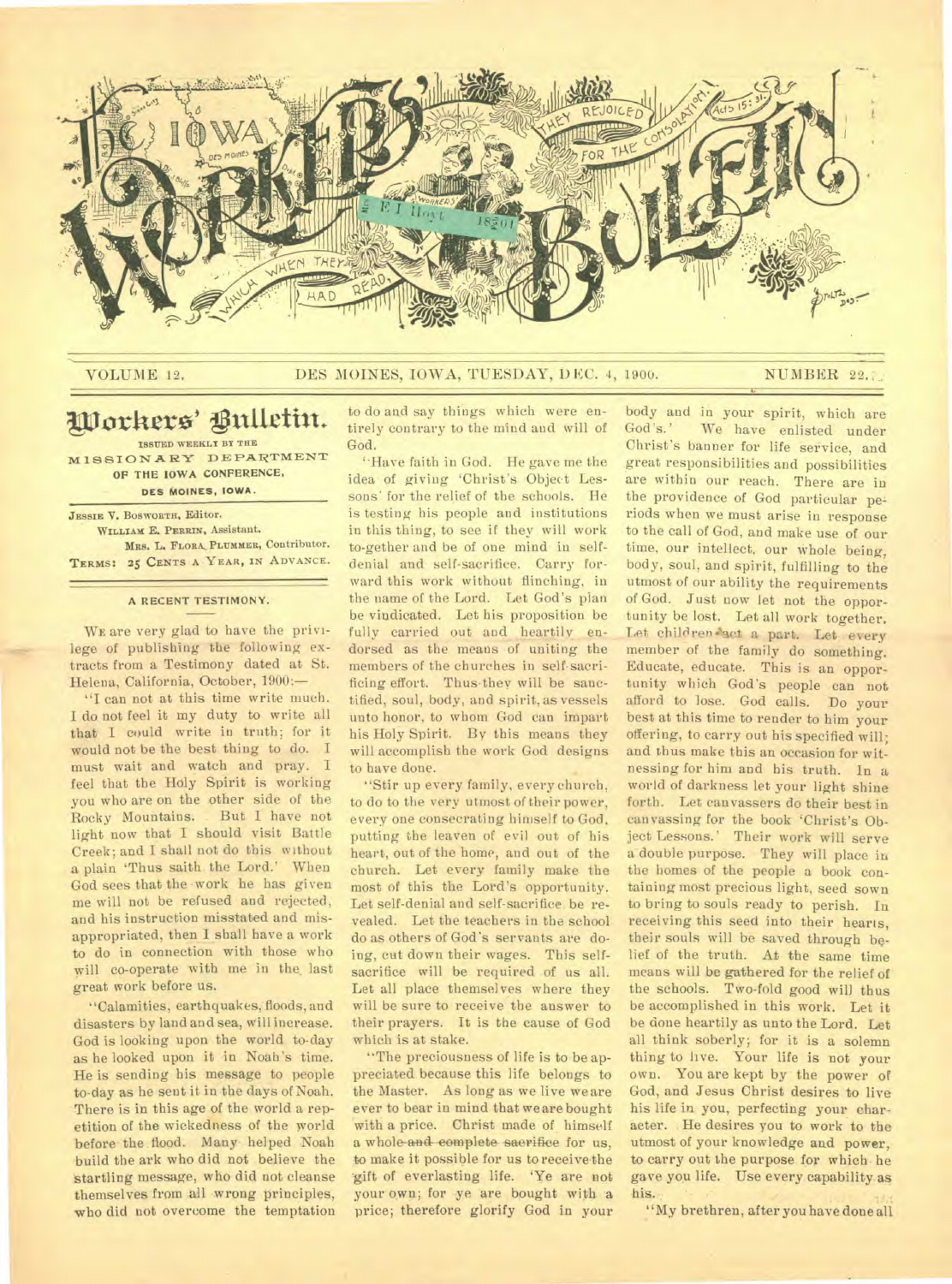yon can do in this work for the schools, by sanctified energy and much prayer, you will see the glory of God. When the trial has been fully made, there will come a blessed result. Those who have sought to do God's will, having laid out every talent to the best advantage, become wise in working for the kingdom of God. They learn lessons of the greatest consequence to them, and they will feel the highest happiness of the rational mind. This is the result that will surely come if you will fulfill the purpose of God. Peace and intelligence and grace will be given. It is the design of God that we should all glorify him, regarding his service as the chief end of our existence. The work that God calls you to do he will make a blessing to you. Your heart will be more tender, your thoughts more spiritual, your service more Christlike. 'If ye abide in me,' Jesus said, 'and my words abide in you, ye shall ask what ye will, and it. shall be done unto you.' In considering these things. myspirit rejoices in God.

"I could not sleep past two o'clock this morning. During the night season I was in council. I was pleading with some families to avail themselves of God's appointed means, and get away from the cities to save their children. Some were loitering, making no determined efforts. The angels of mercy hurried Lot and his wife and daughters by taking hold of their hands. Had Lot hastened as the Lord desired him to, his wife would not have become a pillar of salt. Lot had too much of a lingering spirit. Let us not be like him. The same voice that warned Lot to leave Sodom bids us, 'Come out from among them, and be ye separate, and touch not the unclean.' Those who obey this warning will find a refuge. Let every man be wide awake for himself, and try to save his family. Let him gird himself for the work. God will reveal from point to point what to do next. Hear the voice of God through the Apostle Paul, 'Work out your own salvation with fear and trembling: for it is God that worketh in you both to will and to do of his good pleasure.' Lot trod the plain with unwilling and tardy steps. He had so long associated with evil workers that he could not see his peril until his wife stood on the plain a pillar of salt forever.

"There is to be a decided work done to accomplish God's plan. Make every stroke tell for the Master in the work of canvassing for 'Christ's Object Lessons.' God desires his people to be vitalized for work as they have never been before, for their good and for the upbuilding of his cause. Ministering angels will be round about the workers. Let our institutions make every effort to free themselves from debt. Let every family arouse. Let the ministers of our churches and the presidents of our conferences awaken. Then God will tell them what to do next. You will need to have patience with the tardy ones, who do not feel the necessity of doing anything promptly, thoroughly, earnestly. They have so much to say, so much unbelief to express, and so much criticizing, that they lose the peace and joy and happiness in the purposes of God before they can decide to move. We must become men and women of God's opportunity. I am so glad that so much harmonious action has been shown in striving to carry out this purpose of God, and to make the most of his providences."

#### **A FAREWELL LETTER.**

WE are permitted to quote from a letter addressed to the Iowa Sanitarium Nurses' Class, by Eld. P. A. Hansen and family, after their arrival at Battle Creek, Michigan:—

"3 John 2. We were much pleased during our stay at the Sanitarium, to see the love and harmony existing. Our welcome, as well as the farewell wishes from the host and hostess and each of the dear nurses found in our dinner basket, will be treasured by us. At the Battle Creek Sanitarium we are receiving all the care and attention that could possibly be asked.... We shall leave Monday evening for New York, and at 12 o'clock Wednesday, November 28, will go on board the largest vessel afloat, The Oceanica. We have committed ourselves to the care of the living God and Christ our Captain.... As we go on our journey, which soon takes us thousands of miles away from the dear Iowa workers, you all have a place in our hearts. After many years of acquaintance with you, it is such a comfort to us to know that you are bearing us up in prayer. May the love of God and the peace of our Lord Jesus Christ abide with you all, and with all the dear **BULLETIN** family."

"As the Son of Man, He gave us an example of obedience; as the Son of God, He gives us power to obey."

## FIELD REPORTS.

#### **AMONG THE CHURCHES.**

FOLLOWING our important State meeting, I visited the churches at Council Bluffs and Weston. Bro. Dieffen bacher assisted in 'these meetings. The Lord came near to bless, and a willing spirit was manifested to assist in the work of God. In company with Brn. L. F. Starr and W. E. Frederick meetings were held at Fontanelle Sabbath and Sunday, November 22, 23. The Lord blessed in all our services. November 25 one meeting was held at Eureka. At this place, as well as in Fontanelle, the brethren and sisters showed a commendable willingness to help in the work of God. How good it is that we can trust in the mighty arm of God. E. G-. **OLSEN.** 

#### **PROVIDENCE, SHELBY,' AND HARLAN.**

I **VISITED** the Providence church November 20. After presenting the work for "Christ's Object Lessons," one brother promised to do all he could, although he is teaching school. There are also two more who will do something. One sister in Exira said she could not do anything, but after reading two chapters in the book she decided to try. The first day she was out about one hour, and sold one; the next day, in about an hour and a half, she sold two. I spent the next Sabbath and Sunday at Shelby. One good old brother said he thought that all I came for was money. On Sunday after the situation had been placed before them, this brother asked how many of the young people would sell books. All present, seven in all, responded. He then handed me the price of forty copies. At Harlan several promised to help in the good work.

#### G. A. **LARSON.**

## **MARSHALLTOWN.**

**THE** Marshalltown church was visited Sabbath and Sunday, Nov. 24, 25, by Brn. J. W. Dorcas and N. C. Bergersen, who are working among the churches in the interest of Sister White's new book, "Christ's Object Lessons." Five meetings were held, beginning Friday evening and closing Sunday evening. As the brethren presented the truth for this time, showing the importance of seeking the Lord as never before and of taking hold of the work just *now,* our hearts were made tender, and we felt that it would be a privilege to work for God.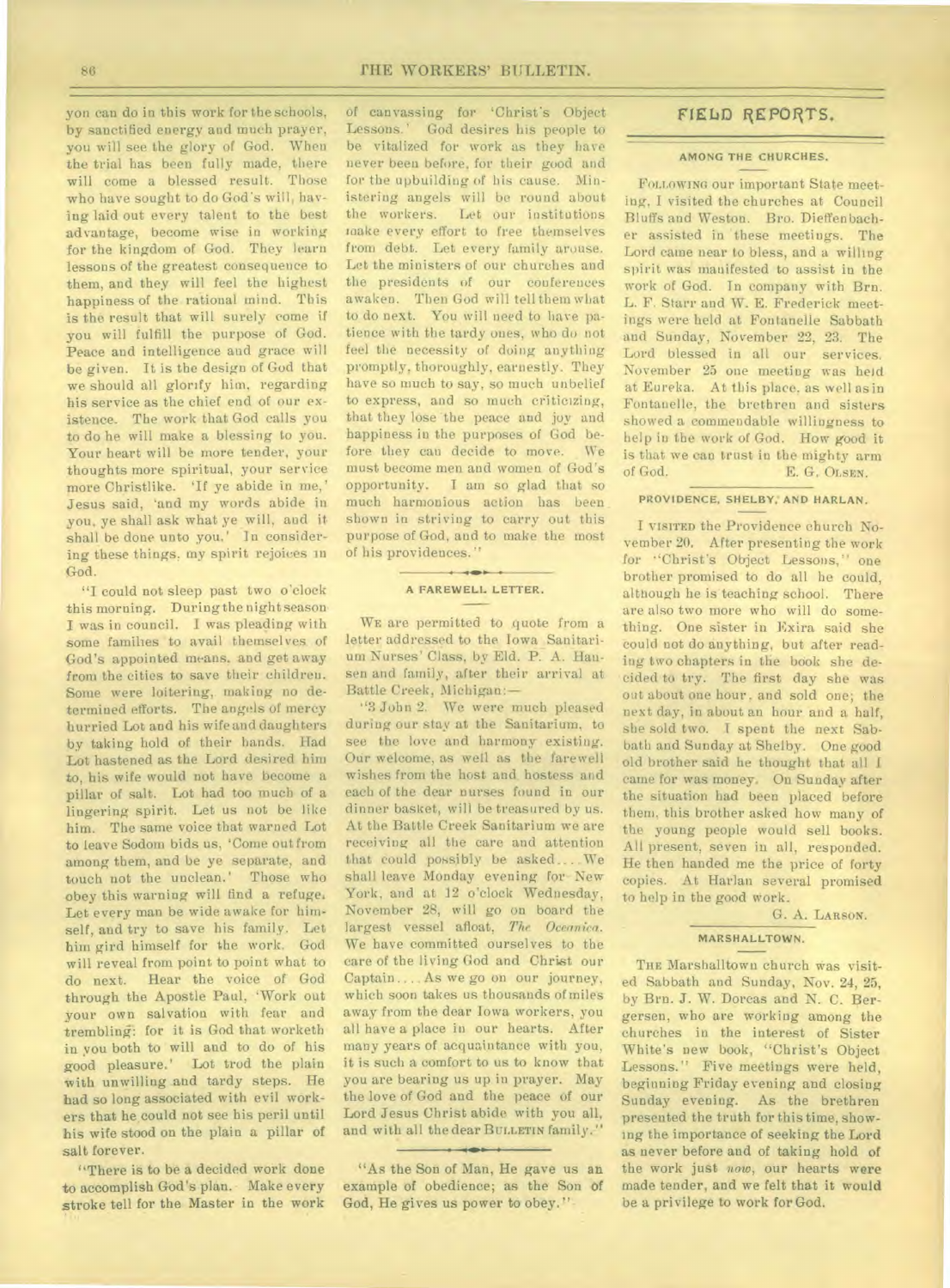On Sunday afternoon as the work for "Christ's Object Lessons" was brought before the church, the Spirit of God came in; and all who could, pledged themselves to help lift the burden of debt from our schools. Let us all pray for the success of this heaven-born enterprise, and *work;* "for the night cometh." We enjoyed the presence of these faithful servants of God, and hope to meet them where all labor receives its reward.

MATILDA NOODLE, *Clerk.* 

## OBITUARY.

STONEBRAKER.-Died in the Soldier's Home hospital at Marshalltown, Iowa, Nov. 15, 1900, Mrs. Anna Stonebraker, aged 47 years.

Sister Stonebraker became a believer in present truth about three years ago, -but affliction prevented her from meeting often with the believers. She and and her husband had but entered the Home, hoping to receive physical help, when she died. The funeral took place in Iowa City, November 24, the 'Christian minister officiating.

## B. E. FULLMER.

**DAMON.—Clarence,** the oldest son of Bro. J. W. Damon and wife, was Instantly killed by lightming, September 7. 1900. Had he lived until Janmary next he would have been 24 years old.

Clarence had preceded his father and mother several months to their new home in the State of Washington. He had won the respect and esteem of all who knew him. He was with a threshing crew, twenty-five miles from home, when the fatal bolt came. On account of rapid decomposition, he was brought to the burial place, three and one-half miles from home, and laid to rest by moonlight at 10 P. M., September 8. Sister Damon was so prostrat ed that she could not attend the burial services. I know the BULLETIN family will extend Christian sympathy to the bereaved ones. C. W. SMOUSE.

Minnie was a kind, obedient child, and had given her heart to the Lord. Sister Cox accepted present truth in Virginia about twenty-two years ago, under the labors of Eld. J. 0. Corliss. 'She lived in Iowa for about fifteen years, removing to Oklahoma in February, 1900. She was a devoted wife and mother, and died in the firm hope of the soon coming of the Lord. The husband, five daughters, and three sons survive her. Both funeral services were conducted by Eld. J. A. Sommerville. J. H. STAHL.

## THE BOOK WORK.

## "ALL THINGS."

THE following letter from Sister Susan Haskell is so full of the true spirit of consecration that we give all our workers the privilege of reading it:—

"I am thankful not only for this year's experience but for the experiences gained during every year that I have canvassed. It seems to me that those engaging in the canvassing work are, more than all others, tried on all points. We may have victories or failures. Satan is everywhere, going to and fro in the earth, and walking up and down in it. Job 1:7. But, praise be to God, the Lord is not very far from any of us. He has all strength, and if we wrestle and commune with him until the victory is complete and our wills are entirely submitted to him, he will make of us just what he would have us to be. Although we may have trials to meet which we do not understand, and the way may seem hedged up on all sides at times, we have the precious promise that the Lord will never leave nor forsake us. I can grasp a new meaning to the words, 'All things work together for good to them that love the Lord.' The more I study God's Word, the more I realize my unfitness for the work; but I have a deep longing to be nearer my heavenly Father and to rightly represent him in all things."

| CANVASSING REPORT FOR WEEK END-     |  |                       |             |  |  |
|-------------------------------------|--|-----------------------|-------------|--|--|
| ING NOV. 23, 1900.                  |  |                       |             |  |  |
|                                     |  | Hrs. Ord. Val. Helps. |             |  |  |
| THE COMING KING.                    |  |                       |             |  |  |
| Phebe Vosburg 8 4 8 4.00            |  |                       |             |  |  |
| Cora M. Davis   7 1 1.00            |  |                       | \$.75       |  |  |
| Susan Haskell 18 2 2.00             |  |                       | 1.20        |  |  |
| COMING KING AND HERALDS OF MORNING. |  |                       |             |  |  |
|                                     |  |                       | \$2.05      |  |  |
| DANIEL AND REVELATION.              |  |                       |             |  |  |
| Edward Everett 6 2 \$4.50           |  |                       | \$ .70      |  |  |
| BIBLE READINGS AND COMING KING.     |  |                       |             |  |  |
| O. C. Haughsted  5 \$16.00          |  |                       | \$1.40      |  |  |
| MISCELLANEOUS.                      |  |                       |             |  |  |
|                                     |  |                       |             |  |  |
| DELIVERIES.                         |  |                       |             |  |  |
| Books. Value. Helps. Lost.          |  |                       |             |  |  |
| Fred Scharff 5 \$ 4.00              |  |                       |             |  |  |
| Cora M. Davis  1 1.00               |  |                       |             |  |  |
| Edward Everett 2 4.50               |  |                       |             |  |  |
| SUMMARY.                            |  |                       |             |  |  |
|                                     |  |                       | $7^{\circ}$ |  |  |
|                                     |  |                       | 20          |  |  |

## **THE SABB4TH-SCH0014.**

#### **CONDUCTED BY MRS. JESSIE** L. **ADAMS.**

#### THE "SABBATH-SCHOOL WORKER" CLUB.

I WISH to call the attention of our Sabbath-school officers and teachers to the necessity of renewing their *Sabbath-school Worker* clubs. The State club expires with the December number, and unless we renew, at once we shall be very likely to miss a number. I know that not one of our primary teachers, especially, would want such a thing to occur. Surely no school can afford to be without the *Worker*  even one month.

A recommendation was passed at the last annual session of the Sabbathschool Association to the effect that the *Worker* be furnished the officers arid teachers of our schools on the same plan as formerly. I will state the plan for the benefit of those who may be new in this work. The club price of the *Worker* is thirty cents; but for a few years the State Association has been paying half of this price, thus making the cost to the school only fifteen cents per year. This is for a club going to one address, sufficient to supply officers and teachers only. All others wishing the *Worker* should pay the full price for it. And just at present it would be a great help to the Association if a large share of the schools could send in the full price, thirty cents per copy. Our funds have been considerably reduced by other expenditures, and we do not believe any one would have the Sabbathschool work suffer because of a lack of funds. By all means send in the half price with your first quarterly report, to meet this bill.

If you wish to make any change in the number of *Workers* taken, or in the address of them, please write A. Helen Wilcox, 1212 E. Des Moines St., Des Moines, at once. If she does not hear from you, the same club will be ordered for your school for another year, and a bill sent your secretary for the amount due. Give this matter your attention now, and thus save time and trouble later. Of course *all* our schools *need* the *Worker.* We need it in our teachers' meetings.<br>Orderatonce MRS. J. L. A. Order at once

''DO N'T forget that you must **have**  Christ in the heart if you would **reveal** him to others."

Cox.—Died in Dewey County, Oklahoma Ty., Oct. 11. 1900, of typhoid fever, after an illness of seventeen days, Minnie Esther Cox, daughter of Robert E. and Anna M. Cox, late of Thayer, Iowa, aged 13 years. 8 months. and 2 days. Also at the same place Nov. 9, 1900, Sister Anna M. Cox, wife of Robert E. Cox, of typhoid fever, after an illness of nine days, aged 48 years, 5 months, and 26 days.